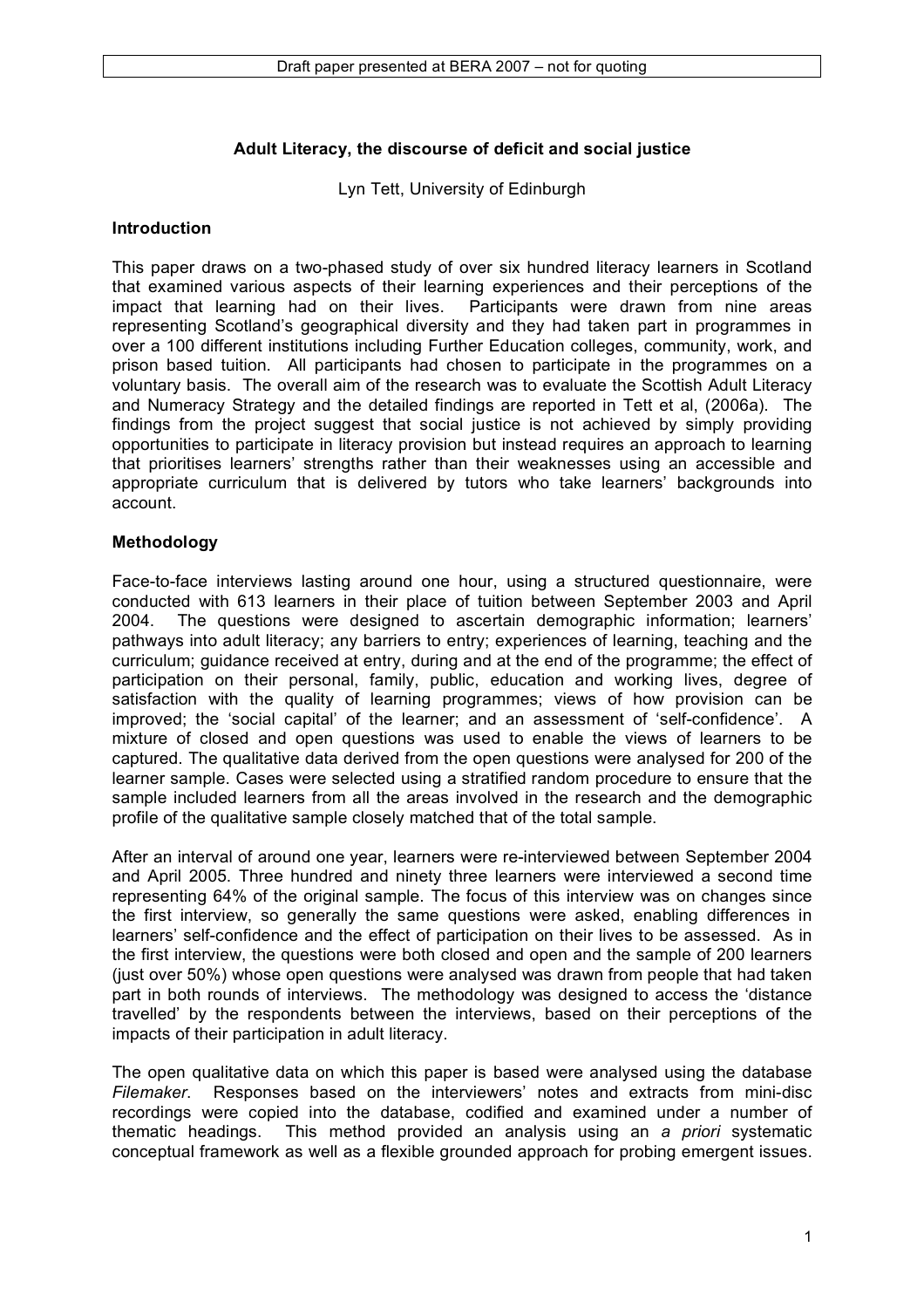It also enabled the extraction of quotations that aptly captured relevant concerns. These are used to illustrate examples of changes in the learners' own words. Before these data are considered, however, the particular context of adult literacy and the implications for learners is discussed.

#### **Adult literacy and the discourse of deficit**

Being literate has become of enormous significance in the contemporary policy discourse as a means of human capital development and as a response to the effects of globalisation. Policies across the world commonly assume that lack of literacy restricts the ability of workers to adapt to new technology and leads to safety concerns and costly mistakes, prevents those without such skills from obtaining or retaining employment and has a negative effect on a country's economic performance. For example, in Scotland the Scottish effect on a country's economic performance. Executive has suggested 'in an increasingly globalised economy, Scotland's future prosperity depends on building up the skills of her existing workforce and improving the employability of those seeking work' (Scottish Executive, 2001: 7) and the international OECD reports all strongly recommend a focus on improving literacy skills as the 'key' to unlocking the benefits of globalisation (OECD, 1997; 1999). At the individual level being literate is generally equated with success in life, with notions of a person being 'educated' and having access to the goods and trappings that are valued highly in society (e.g. DfEE, 2001; CEC, 2000a).

Literacy is treated, however, as if it was a set of unproblematic, information-processing cognitive skills that are independent of the context in which they are used. The process of acquiring these skills is conceptualised as a ladder that has to be climbed up where people are ranked from top to bottom with the emphasis on what they can't do rather than what they can. This leads to a deficit model where those on the bottom rungs are positioned as lacking the skills that others think they need. This approach has framed the terms of the debate, defined the scope and content of which groups are seen to be deficient in literacy and why, and denied the central role of culture and relationships of power in determining literacy needs and aspirations. Literacy skills are seen as neutral and objective within a discourse that takes no account of the ways in which they are used in specific communities (Appleby & Bathmaker, 2006; Hull & Schultz, 2002; Tett et al, 2006b). In this discourse, 'literacy skills are elevated; they are viewed as a set of technical skills which, once acquired, usually lead to positive employment outcomes' (Black, 2002: 2).

In terms of the curriculum that is available for learning this means that adult literacy is framed as the acquisition of a body of standardised reading and writing skills that can be formally assessed and compared within and between nations. The International Adult Literacy Survey (IALS), for example, posits that around 23% of the Scottish population have low literacy skills and that 'another 30% may find their skills inadequate to meet the demands of the 'knowledge society' and the 'information age' (Scottish Executive 2001, p 8). Equivalent figures were produced for a range of 'developed' countries (OECD, 1997) and the resulting league tables spurred governments into channelling funds into literacy teaching aimed at remedying these 'deficiencies' and meeting pre-set targets for minimum levels of competence (e.g. ABS, 1997; Moser, 1999). Behind these initiatives lie a number of assumptions that are explored in this paper. They are:

- That the teaching of limited employment-related skills will automatically improve an individual's overall competencies in a range of situations
- That increases in formally assessed levels of literacy will enhance national economic prosperity
- That responsibility for rectifying the problem of low literacy lies with the individual.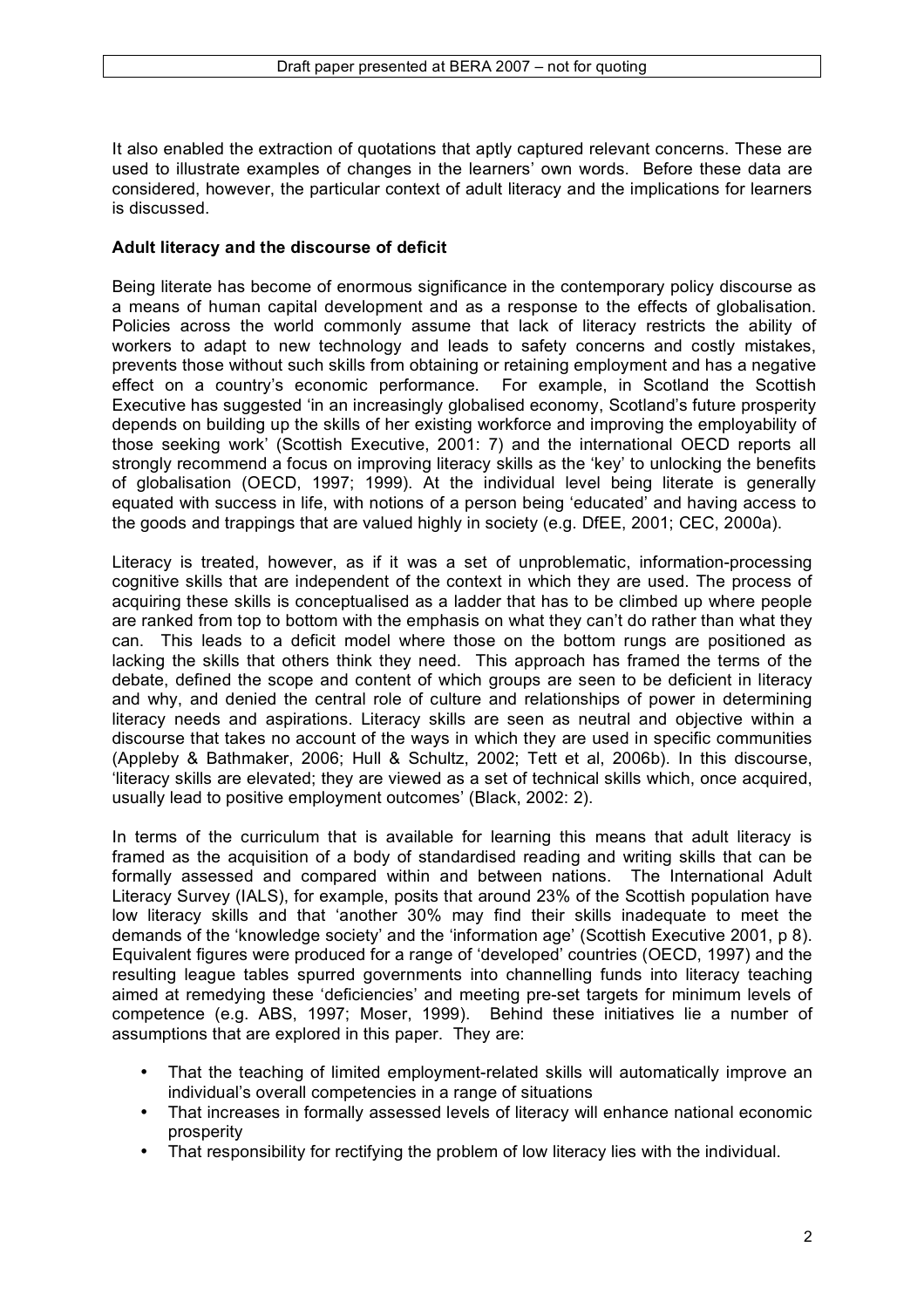These latter two assumptions can also be identified in EU policy documents that increasingly distinguish between the high knowledge-skilled and the low knowledge-skilled in promoting the lifelong learning agenda (Brine, 2006; CEC, 2005). The low skilled are categorised as disadvantaged people in need of training who have identifiable needs but 'often they have failed to take up what has been offered so far' (CEC, 2000b: 11). So other people prescribe learning for this group since they are regarded as incapable of choosing the opportunities that are provided without help.

The synergistic effect of these powerful policy discourses positions literacy learners as people whose deficiencies have a direct and adverse impact on the nation's economic development and therefore they pose a problem for the literate 'others'. Moreover, the discourse defines the problem as lying with the individual who has somehow failed to learn rather than with broader structural conditions. A particular aspect of this is to describe adults' literacy skills in terms of children's reading ages. For example, an article in the *Guardian* (Taylor, 5/12/06) describing new recruits to the army suggested that 'around 9% [have] the skills of a five-, six- or seven year old'. This denigrates adults and treats them as children. Such messages are internalised by those who are deemed to be lacking these skills and shape how they think about themselves and how they act in the world. As Charlesworth, (2000, 243-4) argues:

Being told that one is not clever is like being told that one is fat or ugly; it is not something about which one can achieve indifference because it is likely to play a deciding role in one's destiny, particularly in the possibility of a worthwhile life and happiness. Thus we end up with people defined … as useless, unable, stupid; lacking in the dignities given to the privileged

The judgements and emotions that are generated about how successfully or otherwise people meet the demands of school have a particular affect on the decision to participate in post-school education and learning. This is compounded by the myth of meritocracy that implies that anyone who is brought up properly, who is supported enough by caring parents, who is loved and feels good about themselves, will rise above the hardships imposed by poverty, classism, sexism and racism (see Luttrell, 1997; Tett, 2006). This myth permeates common-sense understandings of what returning to learning implies because failing to meet the skills demands of schooling is seen as an individual problem. Bourdieu argues that:

Agents, even the most disadvantaged, tend to perceive the world as natural and to find it surprisingly acceptable, especially when one looks at the situation of the dominated through the eyes of the dominant (1990: 131).

The 'natural' attitudes of policy makers, the media and so on mean that they also incorporate and perpetuate the discourse of deficit that pervades literacy practices.

# **Developing a different discourse**

The impact of this discourse on people who feel that their literacy skills are deficient was evident from the qualitative data from the research project discussed earlier (Tett et al, 2006a). Many of the learners in their first interview reported that they had been labeled as deficient at school because of their difficulties with formal literacies and these labels had stuck with them, creating a negative sense of themselves as learners. For example, one learner suggested: '*I thought it would be like school and didn't want to go through all that again'*. Another reflected: '*they're bad memories, and it puts you off learning because it*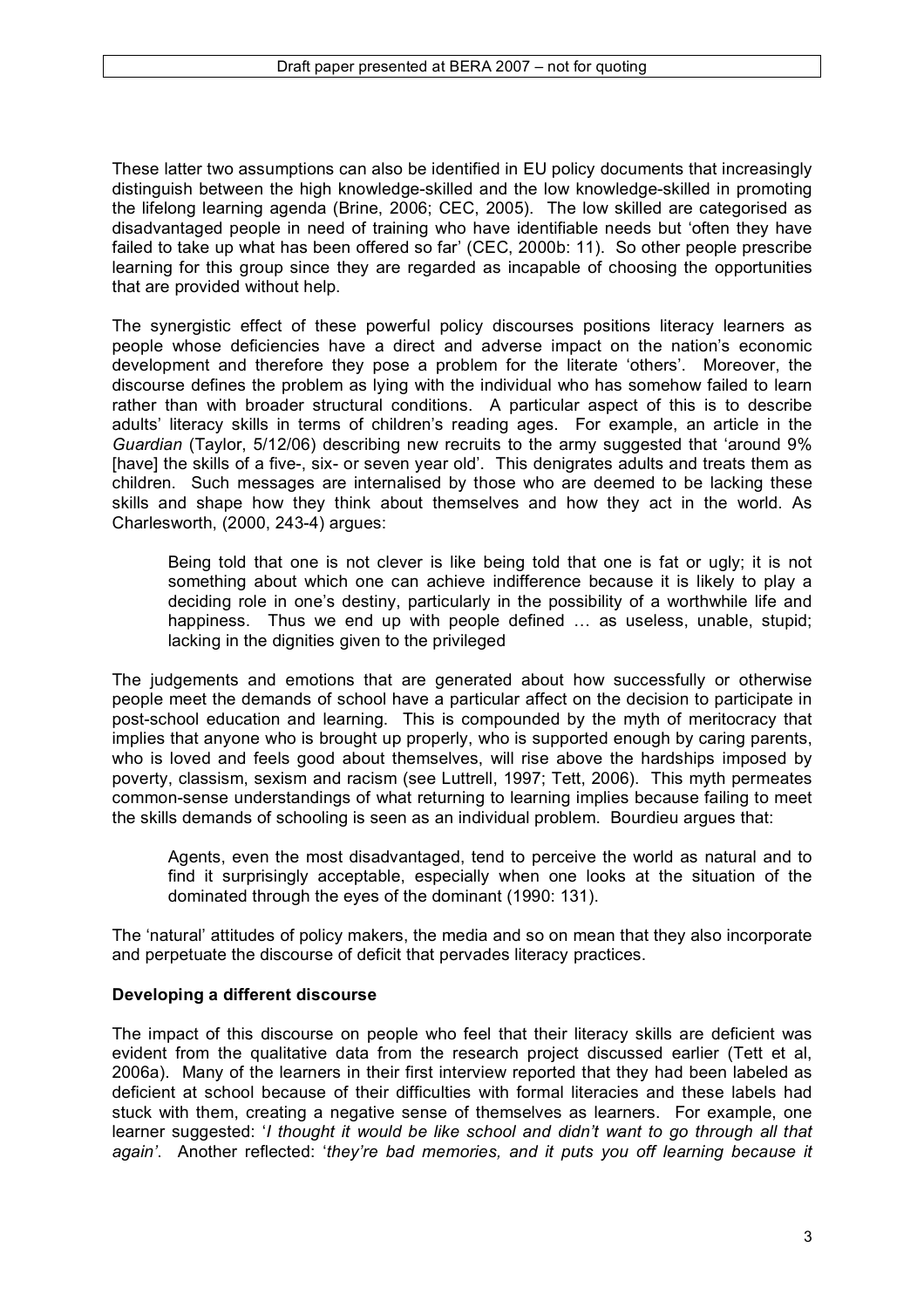*makes you feel such a failure, and you don't want that again'*. In addition the discourse of individual deficit gets internalized. As one learner said, '*I was ashamed. I couldn't see myself going back to school as a grown man, fifty years old, sitting in a class'*. Another said of themselves, '*I used to feel like I was a nobody at work because I just kept thinking about all the things I couldn't do and having to hide them from my workmates*'. For so many of these learners, the world had told them that they were not capable people or capable learners because their mastery of formal literacy skills was not high. They had internalized what the world had said, and consequently constructed themselves as people who 'can't do' rather than the capable adults that they undoubtedly were. '*I just saw what I couldn't do and couldn't see anything that I could do'*, one man said of himself, and others frequently referred to feeling '*thick', 'stupid'* and *'not very bright'* human beings.

The quotes above suggest that the nature of the learning that people engage in will make a real difference to how they feel about themselves, especially when the nature of their past learning had created negative self images. As Taylor has argued (1992: 25):

Our identity is partly shaped by recognition or its absence, often by the *mis*recognition of others, so a person or a group of people can suffer real damage, real distortion, if the people or society around them mirror back to them a confining or demeaning or contemptible picture of themselves.

So it is important that people have a positive educational experience and feel that their issues and concerns are valued, because in valuing these, we also value them as people. This has implications for the curriculum if the power imbalances that pervade literacy practices are to change. One way to do this is to build on what learners already know and do and a variety of ethnographic studies, (e.g. Barton and Hamilton, 1998; Barton et al, 2006; Fowler and Mace, 2005) demonstrate the significance, pervasiveness, richness and positive diversity of everyday practice that people draw on to live their lives. These studies also show that expertise and support are offered within reciprocal relationships and exchanges of skills and services outside of any formal education or training. As Hamilton (2006) points out:

This involves shared activities around written texts, opportunities for give and take between people with different attributes, supporting different kinds of identities. In particular, there is a large amount of intergenerational learning especially around ICT and in contexts of cultural displacement where new languages have to be learnt (2006: 131).

Moreover, Hull and Schultz (2002) argue that there is an accumulating body of evidence that demonstrates the close connection between literacy practices, identities and discourses. Their research shows how literacy practices in and out of formal education are shaped by power and ideology so that literacy is configured differently in different settings. Illeris (2004) maintains that this multiplicity of complex issues affecting learning, coalesce into three dimensions, the cognitive, the social and the emotional which, he argues, are always integral to any learning experience. He suggests that education should therefore take cognizance of all three dimensions if learners are to have positive, successful experiences of literacies learning. However, adult learning practices all too frequently foreground the cognitive at the expense of the social and emotional dimensions and focus on skills for employment rather than learning for the whole of life.

Tutors need to become better informed about the communicative competences, discursive and rhetorical repertoires of their learners, in order to acknowledge these within formal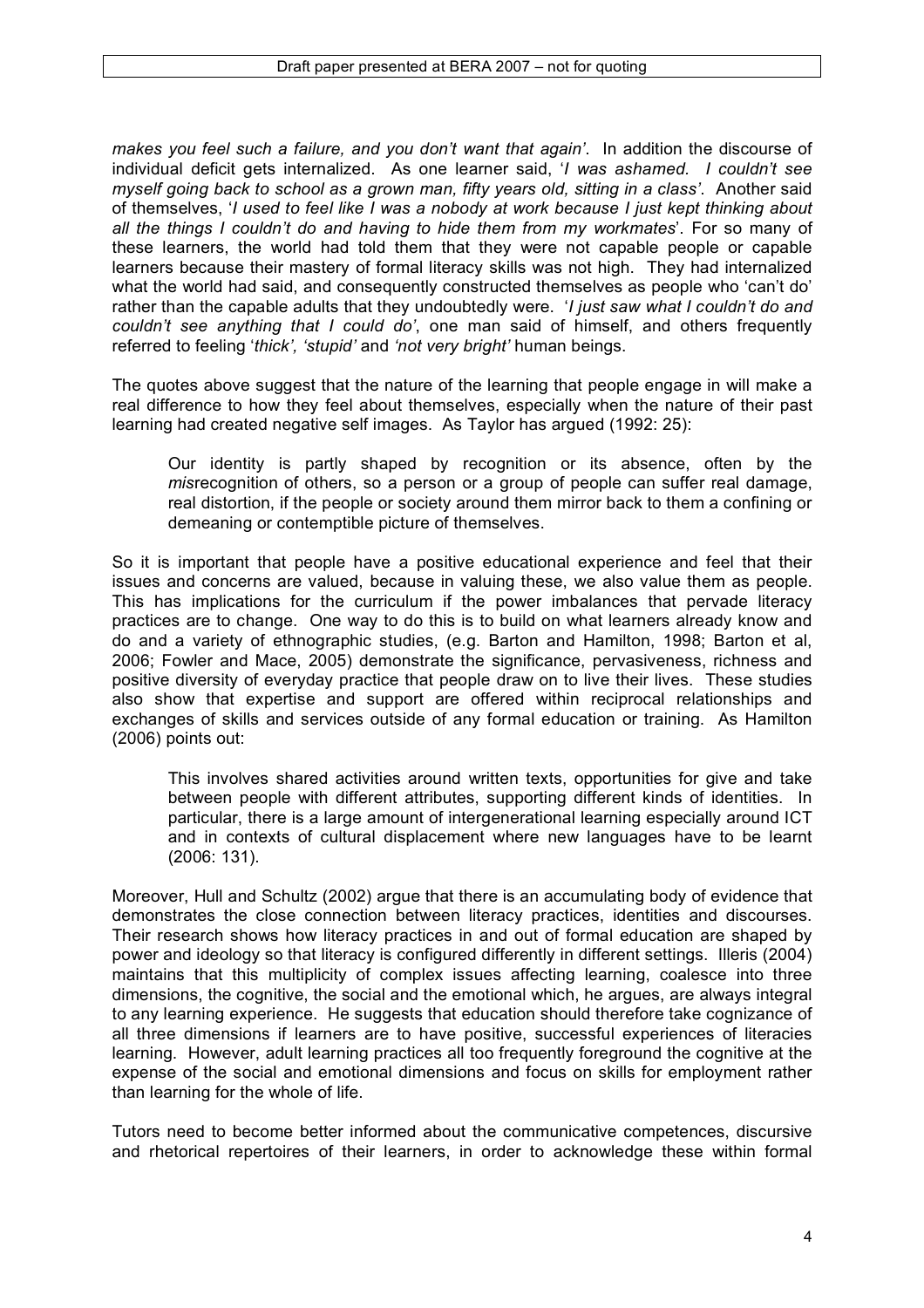learning and create opportunities for adults to demonstrate what they know. This requires enabling learners to gain a sense of control and identity when they enter an educational setting that is also a new field of social relations. As Hodge suggests in her review of ethnographies of literacy, 'we need to draw on people's insights into how they learn, their theories about literacy and education and the vernacular and informal strategies they use to learn new literacies in order to make the crucial links between people's literacy practices and their education' (2003: 6). Adults, often with negative experiences of their earlier schooling, require learning opportunities that acknowledge the context of their lives. Where learning is successful it is often achieved over time and is embedded within learning skills for survival – not simply for productivity. As Appleby and Bathmaker argue, (2006: 715) 'people do transfer literacy skills from one domain to another, adding to their family networks and communities, outside of employment'. Building on the range of literacy activities that people already engage in and feel comfortable about, by taking a responsive approach to curriculum development, is one way in which their everyday culture and practices can be valued rather than denigrated.

Steve Reder (1994) has argued that there are three aspects of literacies practices that all need to be brought together if we are to think clearly about learning to be literate. These aspects are the technologies of reading, calculating and writing, the functions of these activities and the social meanings carried by them, and people engage with all three aspects in shifting, unequal ways. Being literate is not 'simply a cognitive matter but it simultaneously involves other modes of engaging with the world' (Hamilton, 2002: 183), so people engage in these practices in many ways. Brian Street (1995) describes this as a shift from seeing literacy as an autonomous gift to be given to people to an ideological understanding of literacy that places it in the wider context of institutional purposes and power relationships. 'Thus education becomes a central terrain where power and politics operate out of the lived culture of individuals and groups situated in asymmetrical social and political positions' (Mohanty, 1994:147).

This approach to literacy learning, known as the social practices approach, emphasises that learners are diverse both in their learning preferences and how these are expressed through different technologies. Literacy is almost always employed for a purpose – such as making decisions or solving problems – and in a particular social context. The use of literacy in everyday life is closely linked with social practices that have their own social purpose and meaning. The incidental learning that happens in such contexts is as important as planned and deliberate learning within the learning programme so learners not only develop skills in the 'classroom' context but also become proficient in other contexts in order to broaden and transfer their learning. This approach also emphasises that literacy is more than individual skills, it is a communal resource, integral to the social interactions, relationships and institutions within which it is used and developed. So the everyday uses and activities of literacy, and what these mean to people, blur the boundaries between, in, and out of, education and in social relationships and these vary across the different institutional contexts that give them their meaning. This means that rather than seeing literacy as the decontextualised, mechanical manipulation of letters, words and figures, literacies and literacies learning are located within the social, emotional and linguistic contexts that give them meaning. From this perspective, reading and writing using a variety of technologies including ICT are complex cognitive activities that integrate feelings, values, routines, skills, understandings, and activities and depend on a great deal of contextual (i.e. social) knowledge and intention (see Billet, 1999; Mace, 1992; Tett et al, 2006b).

This means that teaching has to take account of the different contexts in which learners are operating and should not start from the perceived weaknesses of the adult learner but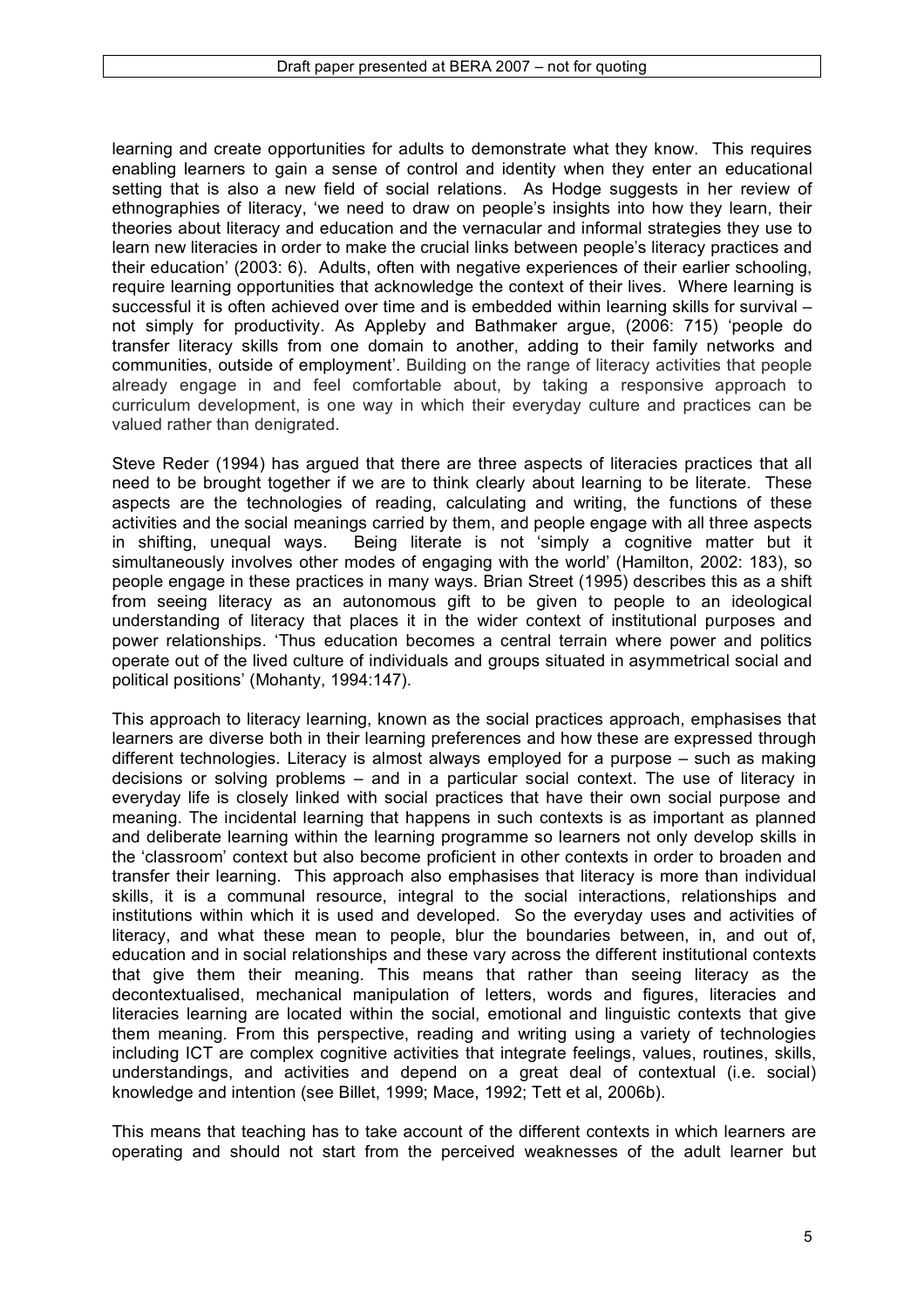instead should emerge from the real life situations in which the skills, knowledge and understandings are used. This is what Rogers (2000) calls a 'literacies comes second' approach that is responsive and organic. Learning from this perspective is situated in concrete social practices and as a result it can only be understood by making reference to those knowledge structures, discourses and practices that reflect particular time and space bound concerns of individuals and their communities (see Scott, 2001).

## **The impact of participation**

In this section the impact that learners identified from their participation in literacy programmes is reported on. Respondents were asked 'what impact has your participation in the literacy programme had on your personal, work, family and community life' and the differences between the first interview that had taken place near the beginning of their programme and the second one a year later were analysed. Overwhelmingly the role of confidence was emphasised by learners but confidence is a quite generalised concept, so the responses were analysed to identify 'confidence in what', i.e. how the respondents expected that their increased confidence would affect various aspects of their lives. The data show that increased self-confidence acted as a key to opening up a wide range of other changes that clustered into three broad groupings, - psychological, skills and activity related and also included the impact on family, employment and education.

The *psychological* differences that learners spoke of included increased self-esteem, a growing sense of their potential, ability and achievements, more independence, being happier as a person, being more able to voice their own opinions, openly talking about their literacy difficulties, improved health and an enhanced awareness and understanding of aspects of the world around them. The number of learners citing enhanced confidence in their own abilities rose from 19% to 30% (38 to 46) between the two interviews. So 19% saw themselves as already confident but this had increased by 11% at the end of the learning experience. For example:

- I believe in myself now that I can achieve things.<br>• It's boosted my confidence because I don't feel a
- It's boosted my confidence because I don't feel as thick as I did before<br>• I'm doing things I didn't think I was capable of doing.
- I'm doing things I didn't think I was capable of doing.
- I can speak out more because I know I can be educated. It's made a difference to the way I feel about everything.
- I feel better, read books, have achieved that. It's given me plenty of confidence.
- I'm not 'crabbit' [bad tempered] anymore because … I'm not avoiding problems I'm tackling them head on.'
- I can get out of bed, take more care of myself and get a haircut
- I am now confident about sharing the fact that I had this problem and am seeking help

The confidence *to do things* related to skills that were both literacy specific and that had developed as a consequence of participants' enhanced skills. One of the most evident differences in the learners between the interviews was a sense of their achievement in learning. They had come to recognise that they were capable learners; their learner identity had changed, had become more positive, and this confidence in learning had in turn affected other areas of their lives. Thirty-two percent in the first interview referred to themselves as *beginning* to achieve things, however 48% in the second interview talked of their pride in what they *had* achieved*.* For example:

• I'm more confident in speaking to others so I'm not scared to go to interviews now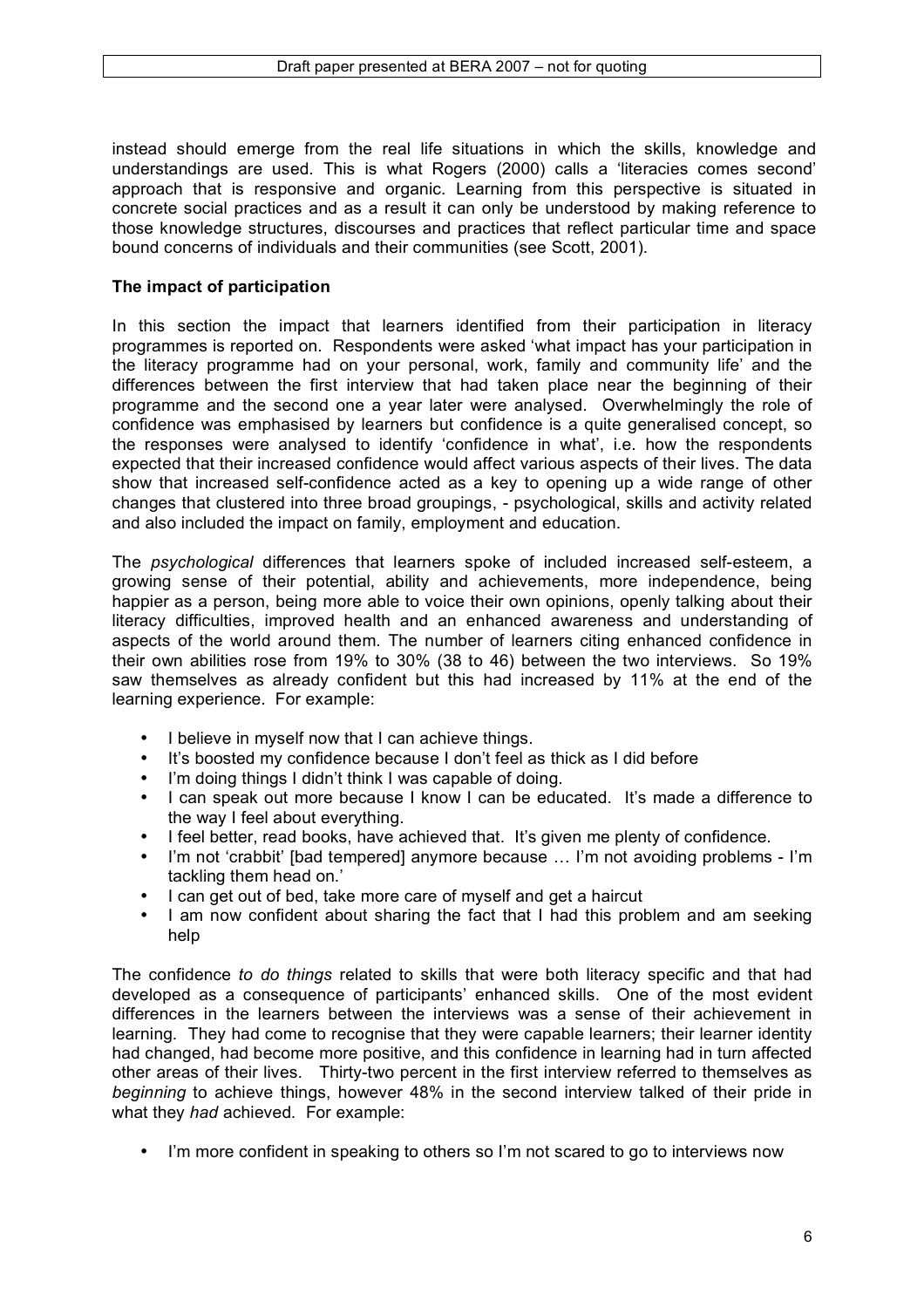- It has helped me to use the computer and I need it for work. I can also interact with friends better because of the computer, because I know what they're talking about.
- I can tackle things like reading newspapers and books.'
- I will now fill in forms which before I would have left to my husband.
- I feel more confident in myself at work. I can also make enquiries over the phone, for example if the car insurance is due.
- I'm more confident particularly in shopping because I can work out percentage reductions
- All sorts of things are open to me now. My life would have been so different if I hadn't done this, and my children's lives would also have been different.

The third cluster of confidence indicators relates to a range of *activities* in learners' lives that they now participate in, or can do so with more confidence. Thirty-one percent of the learners (up 11%) talked of things they now do *because* of their enhanced literacies skills. For example:

- I can help myself. I don't need to depend on others and have changed my mind to be very hopeful and helpful.
- I'm more confident approaching strangers for information,
- It's much easier to live, and I feel safer.
- If a conflict came up, I used to cry, but now I don't.. because I can say what I think.
- I don't need an interpreter when I go to the hospital

Twelve percent (up 3%) said that they socialised more than previously and were more comfortable doing so. They talked about meeting new friends, particularly from their programmes, going out with friends more, starting new leisure activities and not being afraid of meeting new people. They had grown in confidence and this was manifest in an increasingly positive sense of self and ability to tackle a whole range of things in their life, including learning.

Many learners' responses related to changes in the nature of *familial relationships*. These included relationships between parents and children (37% in both interviews), general relationships amongst family members (35% to 38%) between partners (9% to 6%) grandparents and their grandchildren (6% to 3%) and other relatives (6% to 8%). Although there was little quantitative difference in the volume of responses, there was a noticeable shift in emphasis in the comments. On the whole, learners in interview two were less tentative about changes in their families, and more specific about the precise nature of these changes. For example:

- There's no more fighting with my daughter when it's homework time because I can help her with it, which I couldn't do in the past.
- I'm helping the children with their homework, reading 'Harry Potter' to my son and helping my daughter who has learning difficulties.
- I'm a bit more patient with my Dad when we go out. I learned from seeing the patience of the tutors.
- It saves my wife doing everything all the time and I don't want to have to rely on her.

The responses to both rounds of interviews show the considerable impact that literacy learning has had on relationships and activities within the family. The greatest changes related to improved relationships, primarily between parents and children, with the main focus here being in parents' enhanced confidence and skills in supporting their children's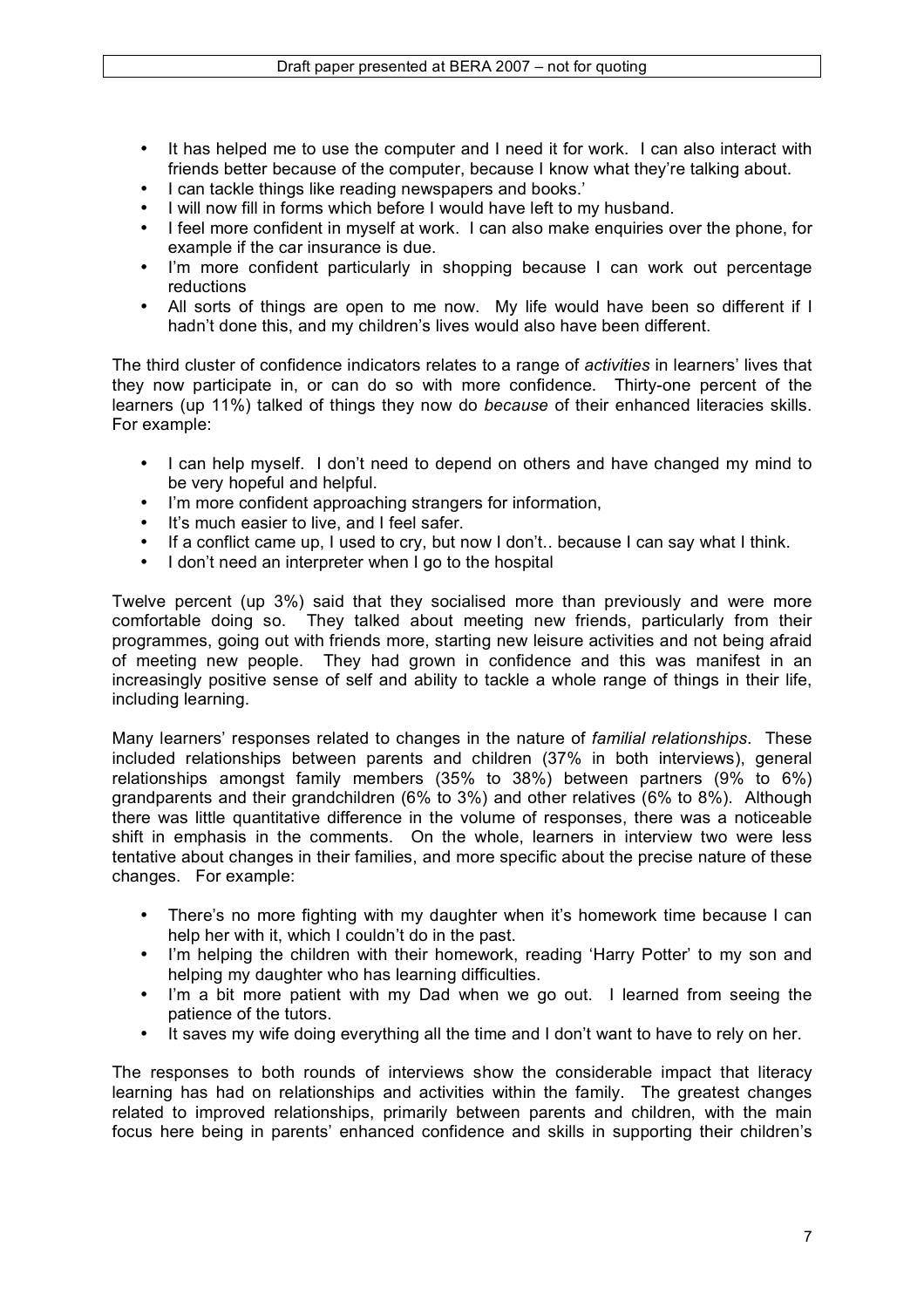education. This in turn gave them more in common to do together and to talk about, thus engendering all round better relationships.

Learners were positive about the likelihood of their literacy involvement improving their *employment situation* in both interviews. In the second interview 102 learners (51%) made additional comments regarding their working lives that included improved job/promotional prospects and confidence to perform tasks at work. Moreover, it was clear from their comments that they regarded their literacy involvement as an important factor in this. For example:

- I am now working with a team of gardeners as a direct result of the college [FE] course.
- I have moved on to 2 more part-time jobs, helped by having more confidence.
- I am recently promoted, would not have been possible before, I would not even have thought of trying for it.
- I have more responsibility at work it Iliteracyl has made work easier.
- I am more confident using the written work, write a lot more, which is required at work.
- I am more confident about filling in applications... my brother used to do it for me.

The proportion of those also reporting an increase in their confidence in their role as workers had risen from 13% to 26%.

One hundred and thirty-two learners (66%) from the first round of interviews spoke about the impact of involvement in literacy programmes on their educational aspirations. At this stage the overwhelming majority of informants were keen to continue with some form of education after their programme. For example:

- I'm much more positive about doing further courses.
- I intend to go back and finish the classroom assistant course.<br>• Would also like to learn basic accountancy skills to belp with t
- Would also like to learn basic accountancy skills to help with the Café project*.*

By the second interview learners have gone on to study a wide range of topics at various levels including computing/IT, communications, social and health care and gardening. What comes across strongly from the learners was the importance of literacy in building their confidence in their learning potential and therefore self in general, and in providing them with positive educational experiences that encouraged them to undertake further study.

It appears that confidence, developing trusting relationships and social engagement affect and are affected by learning. The evidence from this research suggests that there was a change in learner identity as participants realised that they were not, as the world had hitherto labelled them, - 'thick' or 'stupid', but were in fact, capable, competent learners. They had consequently grown in confidence and it was impacting on familial, social and work relationships. The data also show that learning produces multiple outcomes, some of which are anticipated, and others that are not, which collectively also have had a positive impact on the participants' identities as learners.

These outcomes are partly attributable to particular approaches to learning in many literacy programmes that place the participant at the centre of practice where learning activities are chosen or adapted to learners' individual goals, personal interests or immediate lives (see Balatti et al, 2006; Tett et al, 2006b). In addition a major part of providing successful learning opportunities was through tutors 'creating a supportive atmosphere where learners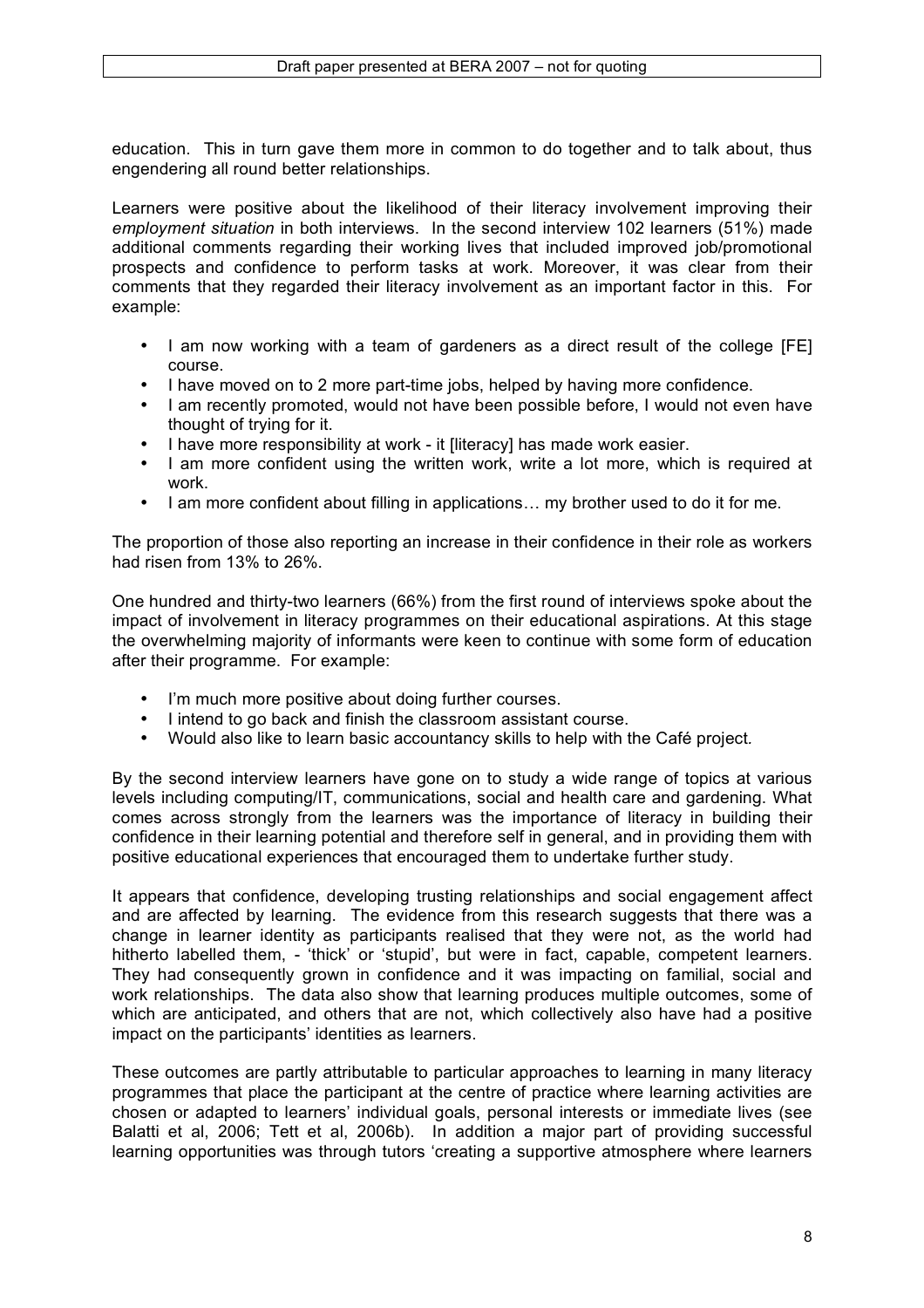were treated with respect and equality within relationships of warmth and trust in the classroom' (Ivanic et al, 2006:41).

Tutors have an important role in making sure that the complexity of the intellectual, emotional, practical, pleasurable and political possibilities of learning is not reduced to the apparent simplicity of targets, standards and skills. Finding a voice to do this can happen through being part of a social, mutually supportive group that is engaged in learning. Such learning is a political, as well as an educational, activity because spaces are opened up for the public discussion of the issues with which people are concerned. For example, one learner reported '*I speak up a lot more now. Before I came to the programme I would never have done that because I didn't want to make trouble'*. Another said '*at work I managed to say I didn't do something I was falsely accused of doing, and I can stand up for myself more now*'. When people create their own knowledge and have their voices heard, narrow definitions of what is thought to be 'educated knowledge' and who it is that makes it, are thrown into question and changes how people think about themselves. This involves valuing difference and building a curriculum that starts from people's everyday uses, meanings and purposes for reading, calculating and writing and developing authentic texts that build on the knowledge, skills and understanding people bring from their everyday lives.

### **Conclusion**

There is an extensive research literature that demonstrates the link between having low literacy skills and economic and social status with adults in this category being more likely to be unemployed, living on low incomes in socio-economically-excluded geographical areas, experiencing poor health and early morbidity (Brynner and Parsons, 2001; Chisman and Campbell, 1990; Hammond, 2004; Raudenbush and Kasim, 2003; Schuller *et al.*, 2004; Willms, 2003). This is clearly a social justice issue, defined by the Scottish Executive (2002) as about:

Every one of us having the chances and opportunities that will allow us to make the most of our lives and to use our talents to the full…We want to stamp out inequalities – where you live should not determine your health, wellbeing and employment chances for your whole life. We want to close the opportunity gap between those who succeed in life and those who fall behind.

The above statement suggests that the government's view is that social justice is to be achieved through equalizing opportunities but I have argued here that what is necessary goes beyond providing opportunities and instead is about making provision that prioritises equality of outcomes. One aspect of this involves ensuring that provision is both accessible and appropriate and focuses on developing a discourse that helps to challenge the 'common sense' of everyday assumptions about experience and its relationship to knowledge production. The research reported here clearly demonstrates that an accessible and appropriate curriculum delivered by tutors who take learners' backgrounds into account can have a real impact on an individual's personal, social and working lives. This allows new claims to be made for the legitimacy of reflexive experience leading to 'really useful knowledge' (Johnson, 1988) for those who are involved in generating it. By questioning the discourses that frame the ways of thinking about the literacy problems and practices that are regarded as legitimate, it begins to be possible for people to open up new ways of reflexively thinking about the social construction of their knowledge. In this way the experiences and stories that have been excluded, and the mystification caused by what is regarded as appropriate knowledge, can be interrogated as a way of articulating views that come from below rather than above. This is important 'because, in identifying and making spaces where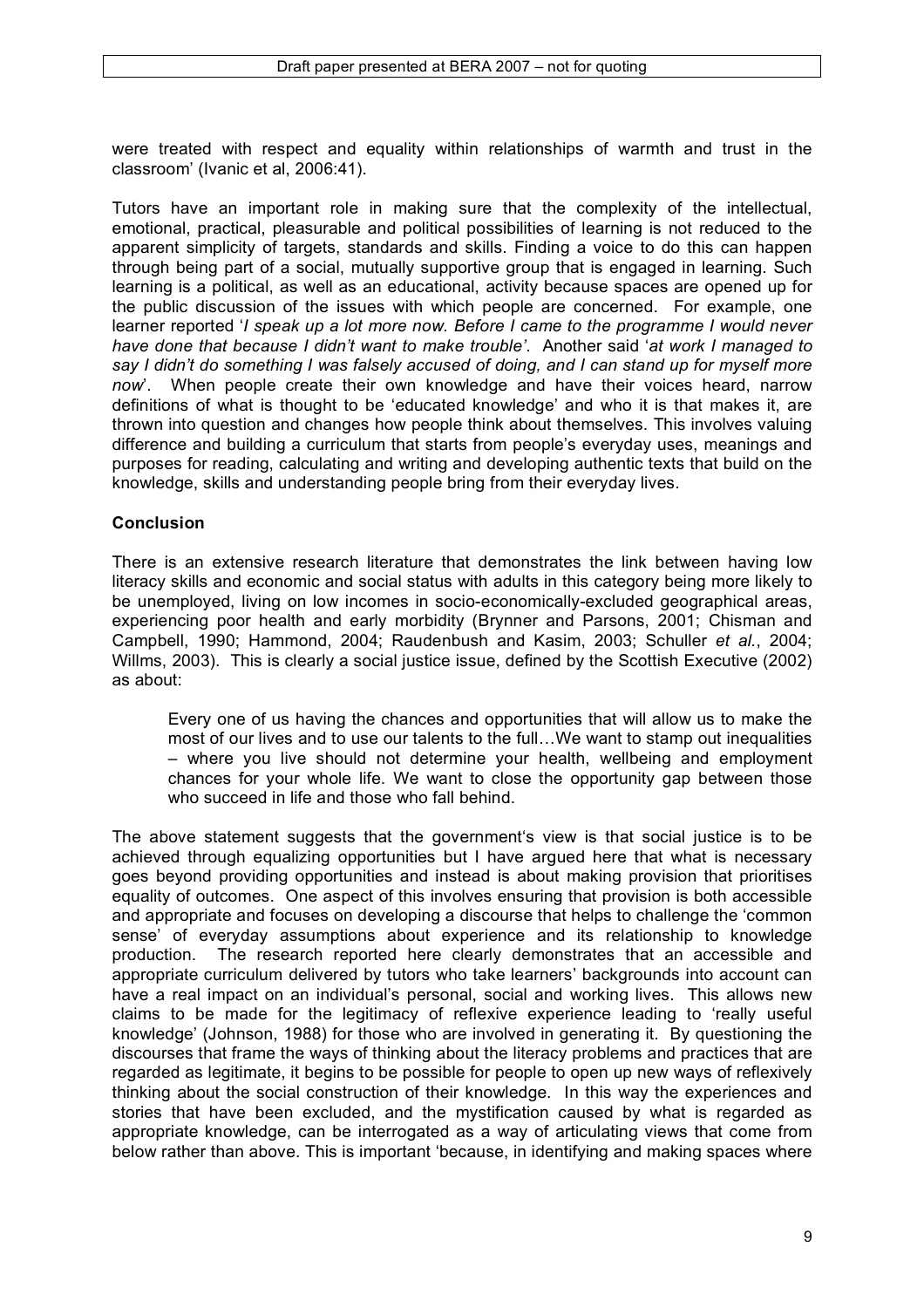alternative ways of thinking and being can be worked up, such practices increase the possibilities of knowledge — that is knowledge that is useful to those who generate it' (Barr, 1999: 82). Embarking on this approach to the curriculum is a risky business because it requires courage and spirited conviction for tutors to educate against the view that some people and some kinds of knowledge are worth more than others. However, such an approach can foster a desire to know more and a willingness to take risks as part of the ongoing struggle for change. As Freire (1972: 126) argues it is not possible to 'think *without* the people, nor *for* the people [but] only *with* the people' (emphasis added).

Engaging with others in mutual learning is both a source for and potential outcome of hope, and hope is closely bound up with the willingness to experiment, to make choices, to be adventurous (Halpin, 2003). So hope has a creative role in encouraging the development of imaginative and transgressive solutions to seemingly intractable difficulties. For literacy tutors this vision is about fostering a desire to know more, and a belief, however tenuous, in the possibility of doing so. It is about education that moves away from inequitable, individualized, deficit models of learning and brings about change in understanding both self and society that leads on to a more democratic, equitable life and hence to greater social justice.

# **References**

Appleby Y. and Bathmaker, A-M. (2006) 'The new skills agenda: increased lifelong learning or new sites of inequality? *British Educational Research Journal*, 703-718

Australian Bureau of Statistics, (ABS) (1997) *Aspects of literacy: Assessed skill levels 1996*, Canberra: AGPS.

Balatti, J., Black, S. and Falk, I. (2006) *Reframing adult literacy and numeracy course outcomes: a social capital perspective*, Adelaide, SA Australia: NCVER

Barr, J. (1999) 'Women, adult education and really useful knowledge' in J. Crowther, I. Martin and M. Shaw, (Eds.) *Popular Education and Social Movements in Scotland Today*, Leicester: NIACE pp 70–82

Barton, D. & Hamilton, M. (1998), *Local literacies: Reading and writing in one community*. London: Sage.

Barton D., Appleby, Y. Hodge, R. Tusting, K. and Ivanic, R. (2006) *Relating adults' lives and learning: participation and engagement in different settings*, London: NRDC

Billett, S. (1999) Guided learning at work, In D. Boud & J. Garrick (Eds) *Understanding learning at work*. London: Routledge.

Black, S. (2002) 'Whose economic well-being? A challenge to dominant discourses on the relationship between literacy and numeracy skills and (un)employment' http//www.staff.vu.edu/alnarc/onlineforum/AL-pap-black.htm [accessed 9/8/07] Bourdieu, P. (1990) *In other Words*, Cambridge: Polity Press

Brine, J. (2006) 'Lifelong learning and the knowledge economy: those who know and those who do not – the discourse of the European Union', *British Educational Research Journal*, pp 649-666

Bynner, J. and Parsons, S. (2001) Qualifications, Basic Skills and Accelerating Social Exclusion, *Journal of Education and Work* 14, pp. 279-291

Charlesworth, S. (2000) *A phenomenology of working class experience*, Cambridge: Cambridge University Press

CEC (Commission of the European Communities) (2000a) *A memorandum on lifelong learning*, Brussels: Directorate General for Education, Training and Youth

CEC (Commission of the European Communities) (2000b) *Commission staff working paper on a memorandum on lifelong learning*, Brussels: Directorate General for Education, Training and Youth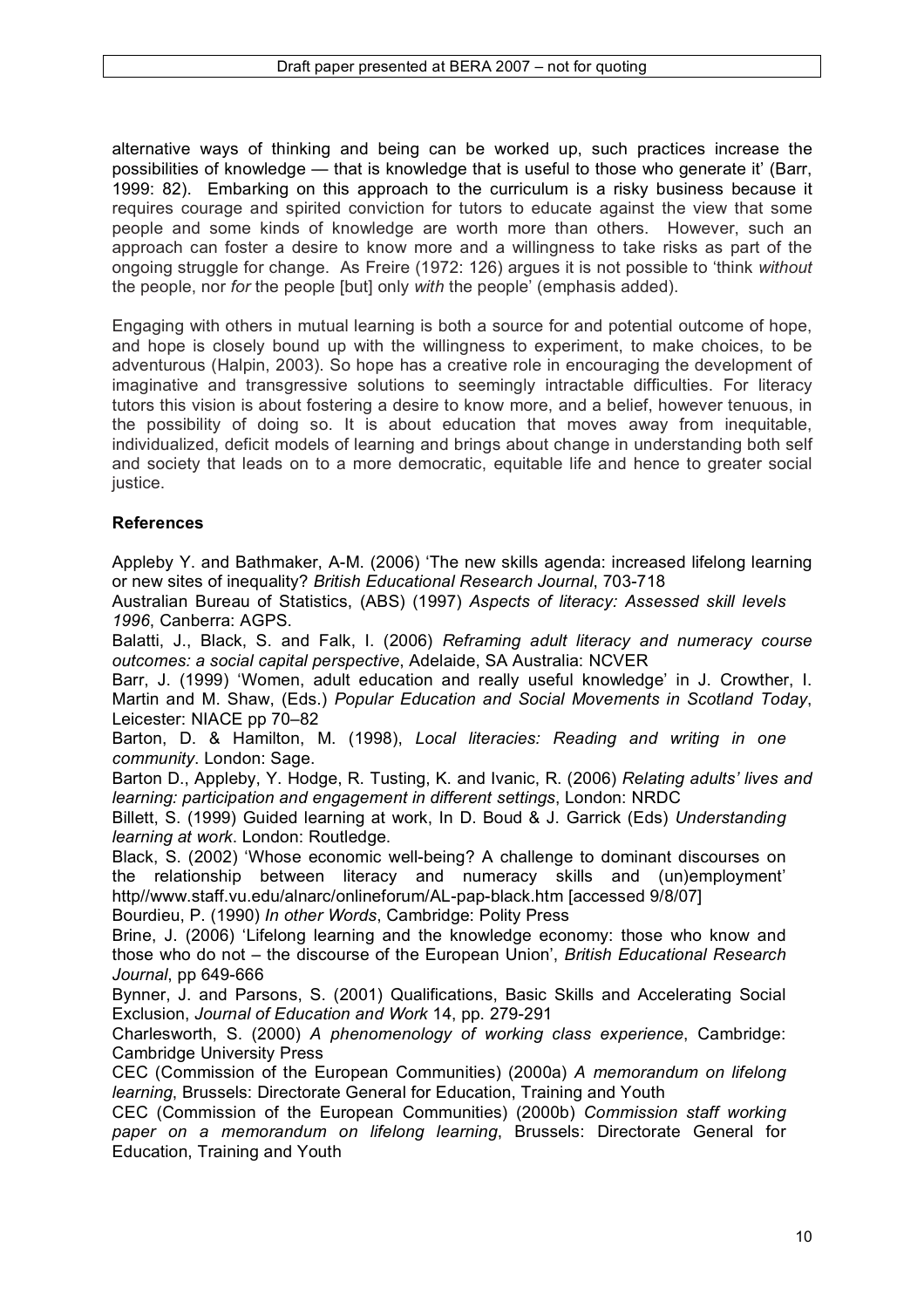CEC (Commission of the European Communities) (2005) *Commission staff working paper: progress towards the Lisbon objectives in education and training*, Brussels: Directorate General for Education, Training and Youth

Chisman, F. & Campbell, W. (1990) Narrowing the jobs-skills gap: A focus on workplace literacy. In F. Chisman (Ed) *Leadership for literacy: The agenda for the 1990s*. San Francisco: Jossey Bass.DfEE (Department for Education and Employment) (2001) *Skills for Life-the national strategy for improving adult literacy and numeracy skills*, London: **HMSO** 

Fowler, E. & Mace, J (2005) *Outside the Classroom: researching literacy with adult learners*, Leicester, NIACE.

Freire, P. (1972) *Pedagogy of the Oppressed*, Harmondsworth: Penguin

Halpin, D. (2003) *Hope and Education*, London: RoutledgeFalmer

Hamilton, M. (2002) 'Sustainable literacies and the ecology of lifelong learning' in R. Hammond, C. (2004) 'Impacts on well-being mental health and coping' in Schuller T. et al, *Wider benefits of learning*, London: Routledge Falmer pp. 37-56

Harrison, F. Reeve, A. Hanson and J. Clark *Supporting Lifelong Learning, Volume 1*, London: RoutledgeFalmer, 176-187

Hamilton, M. (2006) 'Just do it: everyday literacies and the irrelevance of pedagogy', *Studies in the education of adults*, pp 125-140

Hodge, R. (2003) *A review of recent ethnographies of literacy*, Lancaster Literacy Research Centre Working Paper No 1

Hull G. and Schultz K. (2002) *Schools Out! Bridging out of school literacies with classroom practice*, New York: Teachers' College Press

Illeris, K. (2004) *The Three Dimensions of Learning*, *2nd Edition*, Leicester: NIACE.

Ivanic, R., Appleby, Y. Hodge, R. Tusting, K. and Barton, D. (2006) *Linking learning and everyday life: language, literacy and numeracy classes*, London: NRDC

Johnson, R. (1988) 'Really useful knowledge, 1790–1850' in Lovett, T (Ed) *Radical Approaches to Adult Education: A Reader,* London: Routledge

Luttrell, W (1997) *School-smart and mother-wise: working class women's identity and schooling*, London: Routledge

Mace, J. (1992) *Talking About Literacy,* London: Routledge.

Mohanty, C. (1994) 'On race and voice: challenges for liberal education in the 1990s', In H. Giroux and P. McLaren (Eds), *Between borders: Pedagogy and the politics of cultural studies*, pp145-166 New York: Routledge.

Moser, C. (1999), *A Fresh Start: Improving Literacy and Numeracy*, London: Department for Education and Employment.

OECD (1997) *Literacy skills for the Knowledge Society*, Paris: OECD

OECD (1999) *Overcoming social exclusion through adult learning*, Paris: OECD

Raudenbush, S. and Kasim, R. (2002) *Adult Literacy, Social Inequality and the Information Economy, Findings from the National Adult Literacy Survey*, Ottowa and Hull: Statistics Canada and Human Resource Development Canada

Reder, S. (1994) 'Practice-engagement theory: a socio-cultural approach to literacy across languages and cultures', in B. Ferdman, R-M. Weber and A. G. Ramirez, *Literacy across languages and cultures*, New York: State University of New York Press

Rogers, A. (2000) Literacy comes second: working with groups in developing societies, *Development in Practice*, 10, (2) pp. 236-240

Schuller T. Brasset-Grundy, A., Green, A., Hammond, C. and Preston, J. (2004) *Wider benefits of learning*, London: Routledge Falmer

Scott, D. (2001) 'Situated views of learning' in C. Paechter, R. Edwards, R. Harrison and P. Twining, (Eds) *Learning, Space and Identity*, London: Paul Chapman.

Scottish Executive (2001) *Adult Literacy in Scotland*, Edinburgh: Stationery Office